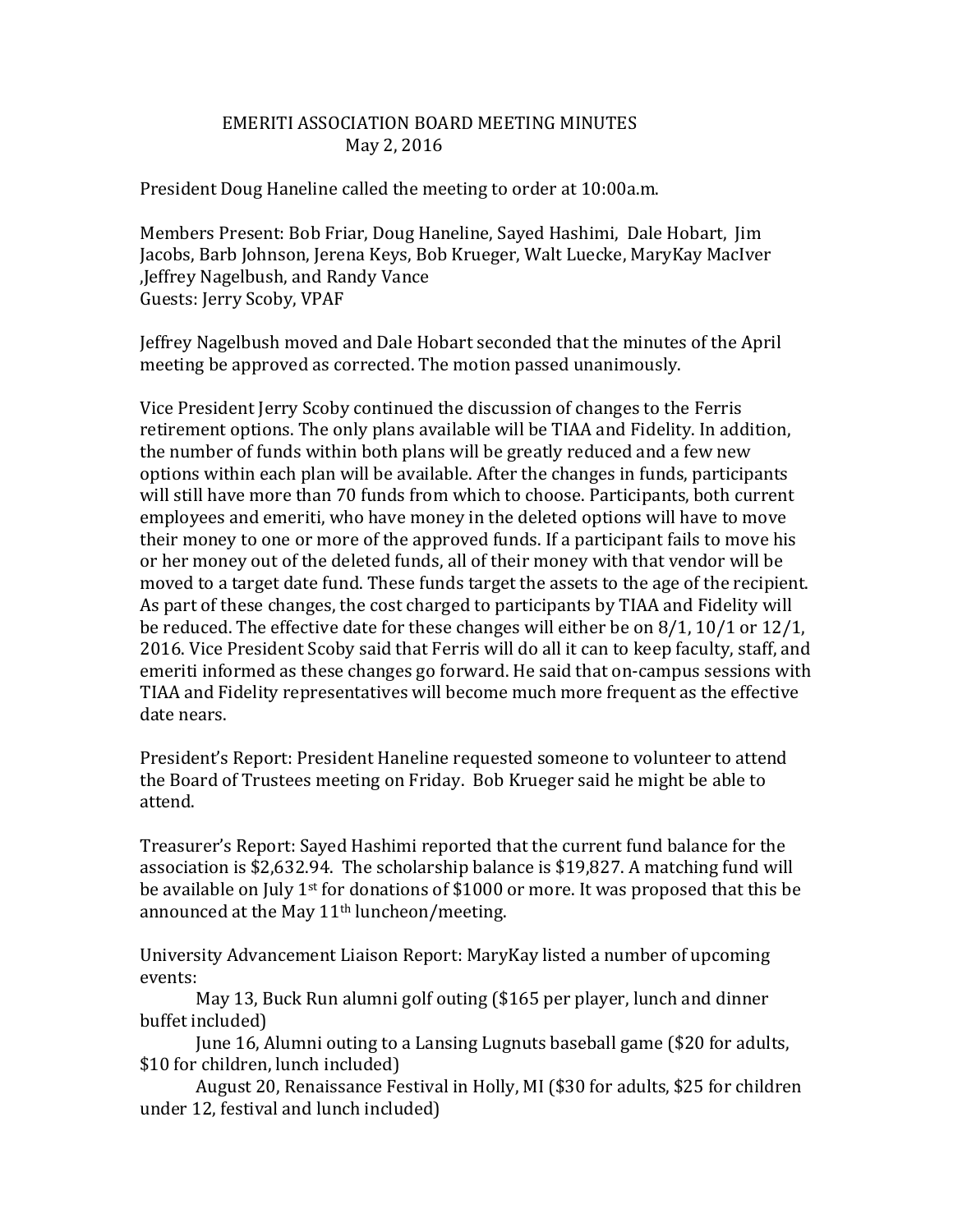October 7-9, Mackinac Island getaway at the Chippewa Hotel Waterfront (\$255 plus Island tax per person) All details are on the FSU Alumni page.

Publicity: Thanks to MaryKay for putting the meeting notice on University-Wide notices and for the email reminder of the luncheon. Congratulations to MaryKay's son for winning the hockey money for Marquette.

Social: Walt reported that 54 reservations for the May luncheon were received. He said that Katke is set for the August 17 golf outing. It will cost \$15 for 9 holes and a cart. The sign-up sheet will be in the newsletter. The Hemlock Park pavilion has been reserved for the picnic lunch before the golf outing.

Membership: Barb Johnson reported that MaryKay sent out invitations to the new emeriti for the May luncheon.

Service: Jim Jacobs sent a card in memory of Tom Walsh.

Professional Concerns: Bob Krueger and Robert Friar will get information focused on changes in retirement.

EA Student Scholarship: See treasurer's report.

Helen's Garden: MaryKay reported that work has begun on the garden. The work will take place on Saturday mornings. The General Federation of Women's clubs is interested in helping. A push for more volunteers will be made at the May luncheon.

Florida and Arizona Liaisons: No report

Newsletter: Randy Vance reported that deadline for the June newsletter will be May 15.

Social Media: Dale Hobart reported that the Emeriti web page is totally up-to-date and in good shape.

Old Business: Doug listed what he planned as his agenda for the general membership meeting/luncheon in May and he asked for any addition or changes. It was generally approved.

New Business: Jeffrey Nagelbush reported on the requests that Tom Behler, retiring sociology professor, concerning his software and hardware used for the blind. He would like to be able to keep some of these materials in order to continue to keep in contact with Ferris. A discussion on what might be done was held.